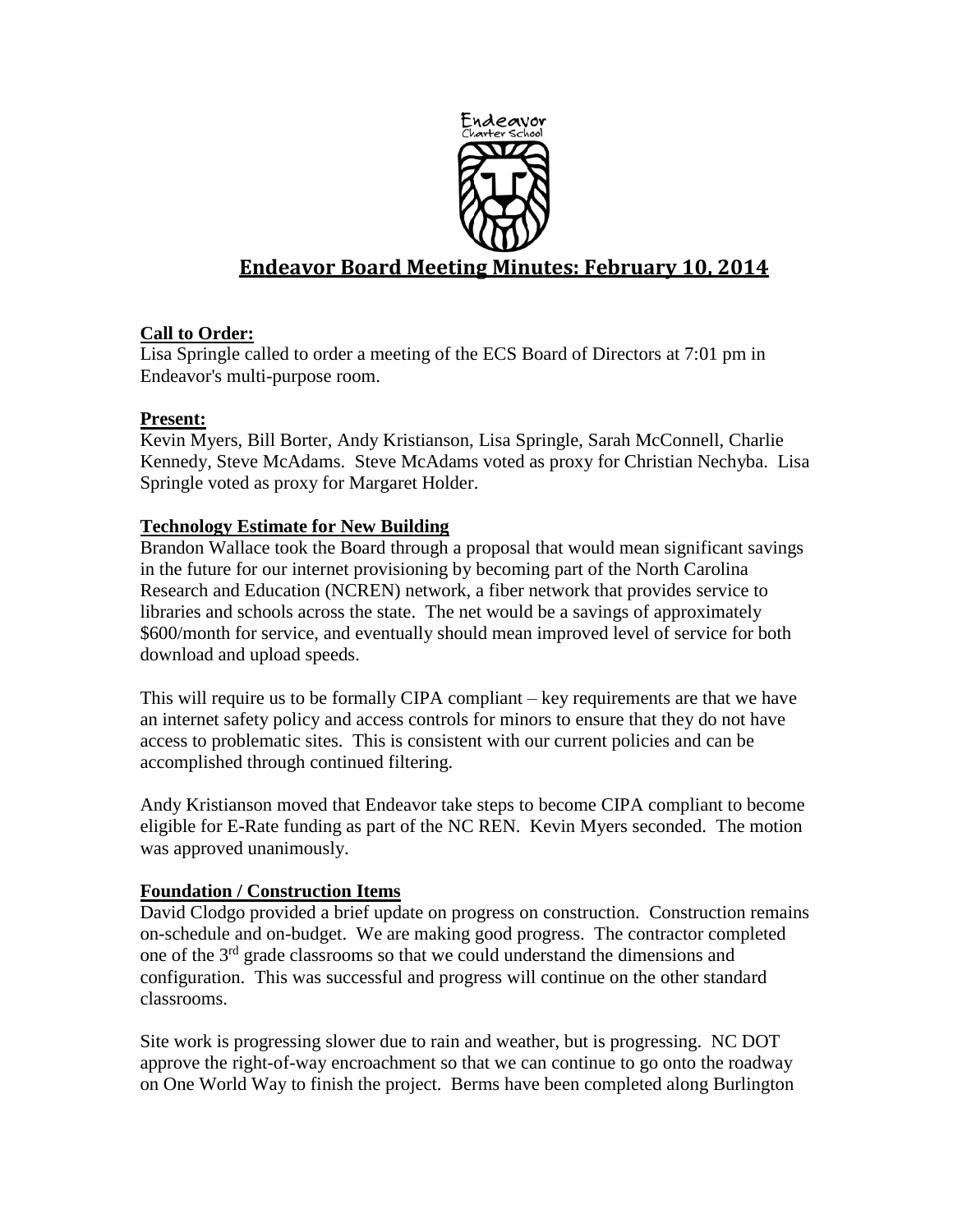Mills Road with the exception of the final 10%, which will be finished at the end of site work.

The Brick pathway has sold approximately \$16,000. We will have additional blanks available for future fundraising efforts.

The Foundation Fundraising efforts have been quiet, but recently we have been given a new interpretation of the restrictive fundraising from Jeffery Arens. Given that we do not have a specific line item in the budget for the playground equipment, his interpretation is that we can have a separate fundraiser for these items.

#### **Approval of Prior Minutes:**

Kevin Myers moved to approve the meeting minutes as distributed for the January 13, 2013 Board of Directors Meeting. Andy Kristianson seconded. The motion was approved unanimously.

#### **Director's Update**

Steve McAdams provided the Board with the Director's Update. We had 1700 applications for the lottery. This is more than we had the first year. This is enough to fill every grade from K-7<sup>th</sup> if we were to lose every single student. Lottery ends February 21.

We are counting hours instead of days for our calculations for the school year. The administration's proposal is to use the following as make-ups: February 17, April 21, June 6 and then 10 minutes off of lunch during the first four weeks of  $4<sup>th</sup>$  quarter. If necessary, we would take the following days in the following order: April 18, May 26, April 7, and June 11.

Andy Kristianson moved to approve snow makeup days of February 17, April 21, June 6 and then 10 minutes off of lunch during the first four weeks of  $4<sup>th</sup>$  quarter. Steve McAdams seconded. Motion was approved unanimously.

Christi McAdams and Carolyn Southard presented a proposal to the Board for allowing students in Common Core Math II to use Virtual School in order to meet the needs of these students while increasing instructional time for all other students in  $8<sup>th</sup>$  grade. Math II is a high-school level math instruction program that is offered to exceptional mathematics students in middle school, and is used with a limited number of students each year (it has varied from 3-5 in the past at Endeavor). Part of the proposal would have Ms. Southard act as liaison for the students in this program on a weekly basis to ensure that progress is being made and that any necessary remediation is addressed, as she is certified to teach this level.

The impact to budget should we exceed the free participation limit of students would have been \$423 per student in 2012-2013. It is believed that it would be similar in 2014- 2015, but based on our school size and number of students currently enrolled in Math I, we should be below the clip level for having to pay. The Board discussion supported the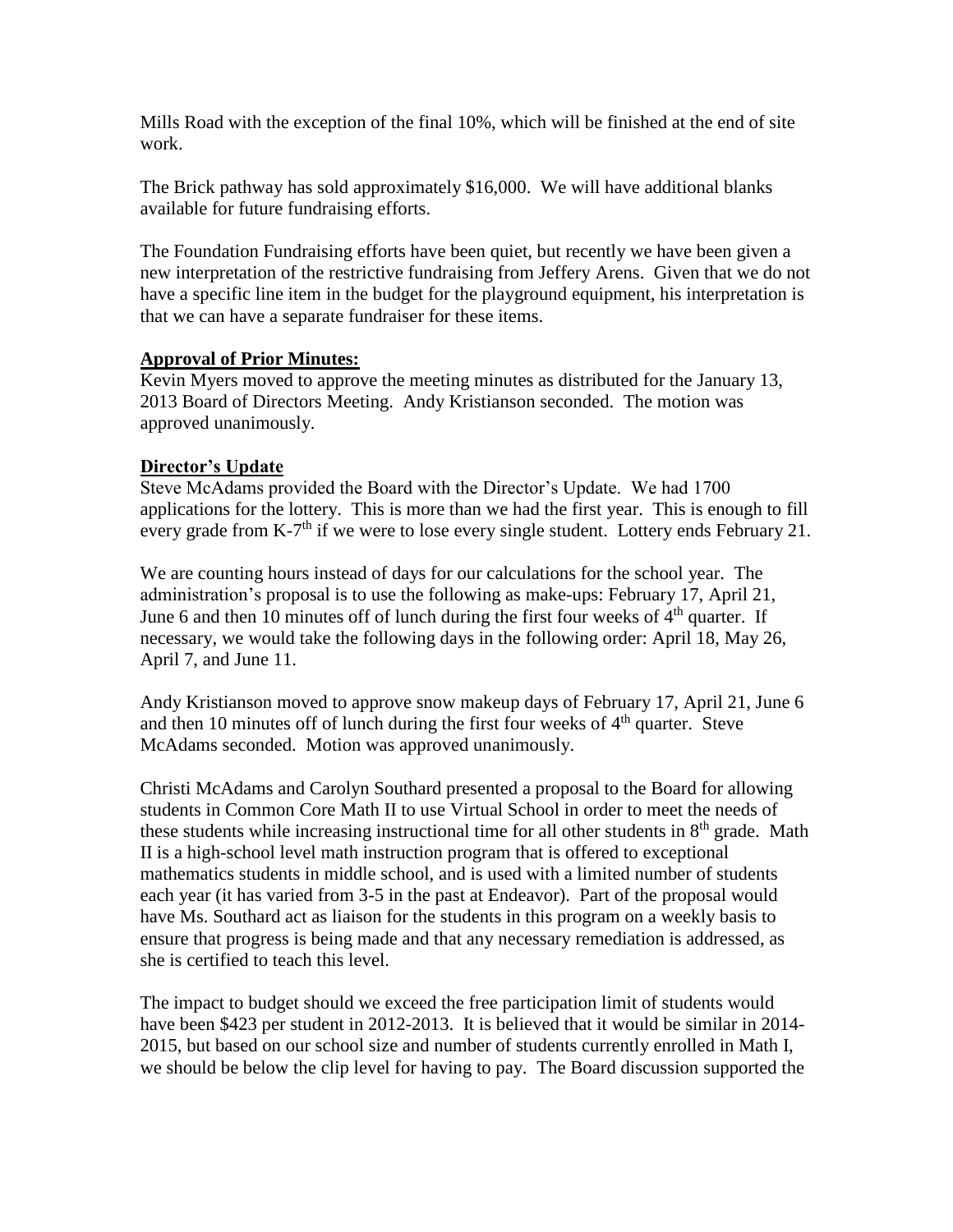proposal, and the Board asked for them to return in the future should there be any impact to budget in the future as a result of this program.

Tina Bauldree shared an update on moving estimates that she has gathered thus far. Estimates vary from \$1600 to rent our own trucks and move ourselves with parent volunteers to \$19,500 for a fully staffed move with whiteboards and smartboards included in the move. The Board will review these proposals in order to make a decision ahead of the mid-April deadline for making a decision.

## **Treasurer's Report:**

Bill Borter provided the Board with a Finance update. Current balance as of 1/31/2014 is \$849,499.02. The move continues to be a moving target within the budget. Interest in the loan, capital purchases for the new school, future building outlays and teacher bonuses represent 85% of the outstanding budget. We are currently projecting a surplus of approximately \$50,000 if our budget holds.

Lisa Springle discussed the audit results from Thomas Judy and Tucker. These results were delayed due to some internal issues with TJ&T. TJ&T offered a reduction of fees for this year and next as a result of these delays and issues. However, we will be asking for RFPs for other agencies to conduct our 2013-2014 annual audits. Several firms have already contacted us.

The 990 tax return draft was distributed. The only question raised was in the section with Board members hours listed – it was not clear why Sarah McConnell and Steve McAdams would have a different number of hours. Margaret Holder is investigating. Kevin Myers moved to approve the 990 tax return as distributed. Charlie Kennedy seconded. The motion carried unanimously.

Bill also educated the Board with the nature of the relationship between Acadia and the school, and reviewed the services that we contract with Acadia.

## **Transportation Update**

Charlie Kennedy updated the Board on the discussions for Transportation options in 2014-2015. There are between 35-45 families, representing 45-55 kids, that are interested in transportation options. There is still one company interested in providing services with the current estimates, and the cost remains approximately \$1000 per rider based on estimated number of riders and 2-3 drop off / pick up points.

Charlie and Lisa Springle will meet with the proposed company to discuss final details. The Board will discuss at the next Board meeting as details are finalized.

## **Public Comments:**

There were no public comments or questions.

## **Closed Personnel Sessions**

Kevin Myers moved that the Board go into closed session to discuss a personnel issue, in